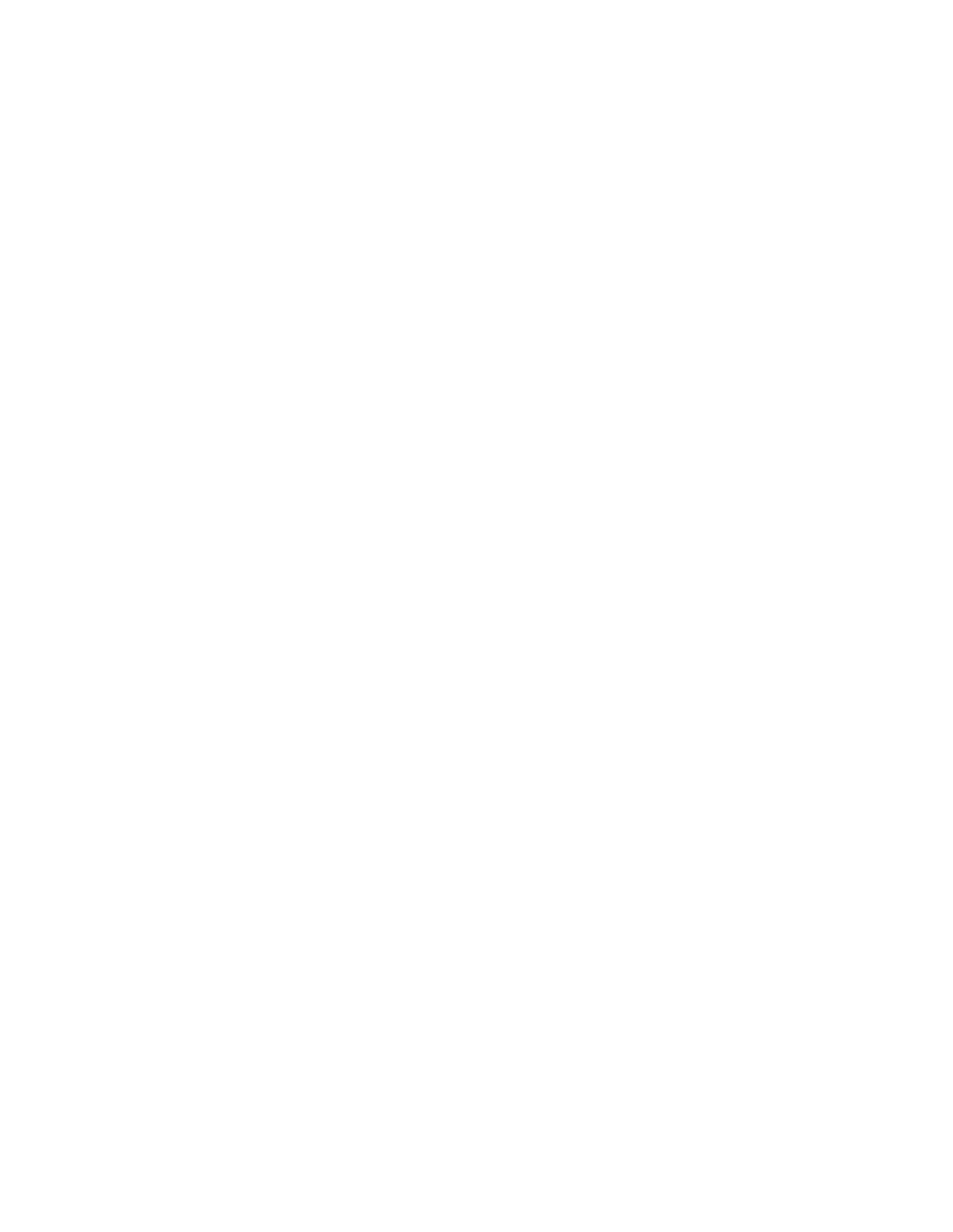### **THE EASY WAY TO HIDE GOD'S WORD IN YOUR HEART**

1) **WHY** we should memorize God's Word. It will change the way we think and it will transform our lives. (Romans 12:1-2, Hebrews 4:12, Psalm 1, 2 Peter 1:2-4)

These are some of the commands and exhortations that are for each of us. We are to:

- Keep His Word
- Remember God's Word
- Not forget His commandments
- Meditate on His law day and night
- Keep God's Word within our hearts
- Hide God's Word in our hearts that we might not sin against God

- 2) How we can **COMBINE** memorizing Scripture with our daily routines.
	- Trade your thoughts for God's thoughts
	- Memorize Scripture during the times when our hands are busy, but our minds are free (getting ready in the morning, household chores, yard work, waiting in traffic, waiting in lines, on work breaks, etc. Ask the Lord to show you **your** opportunities.)
	- Remember, great progress comes from a few minutes at a time and one verse at a time!
- 3) An easy plan to **REVIEW** our memorized Scriptures, so we won't forget what we've memorized.
	- The goal is to move memorized Scriptures from our short-term memory to our longterm memory.
	- Here's an easy way to review: take all the verses/passages/books you have memorized and put them in the natural order that they occur in the Bible.
		- For example: Genesis 1:1 Psalm 119:11 Proverbs 3:5-6 John 3:1-21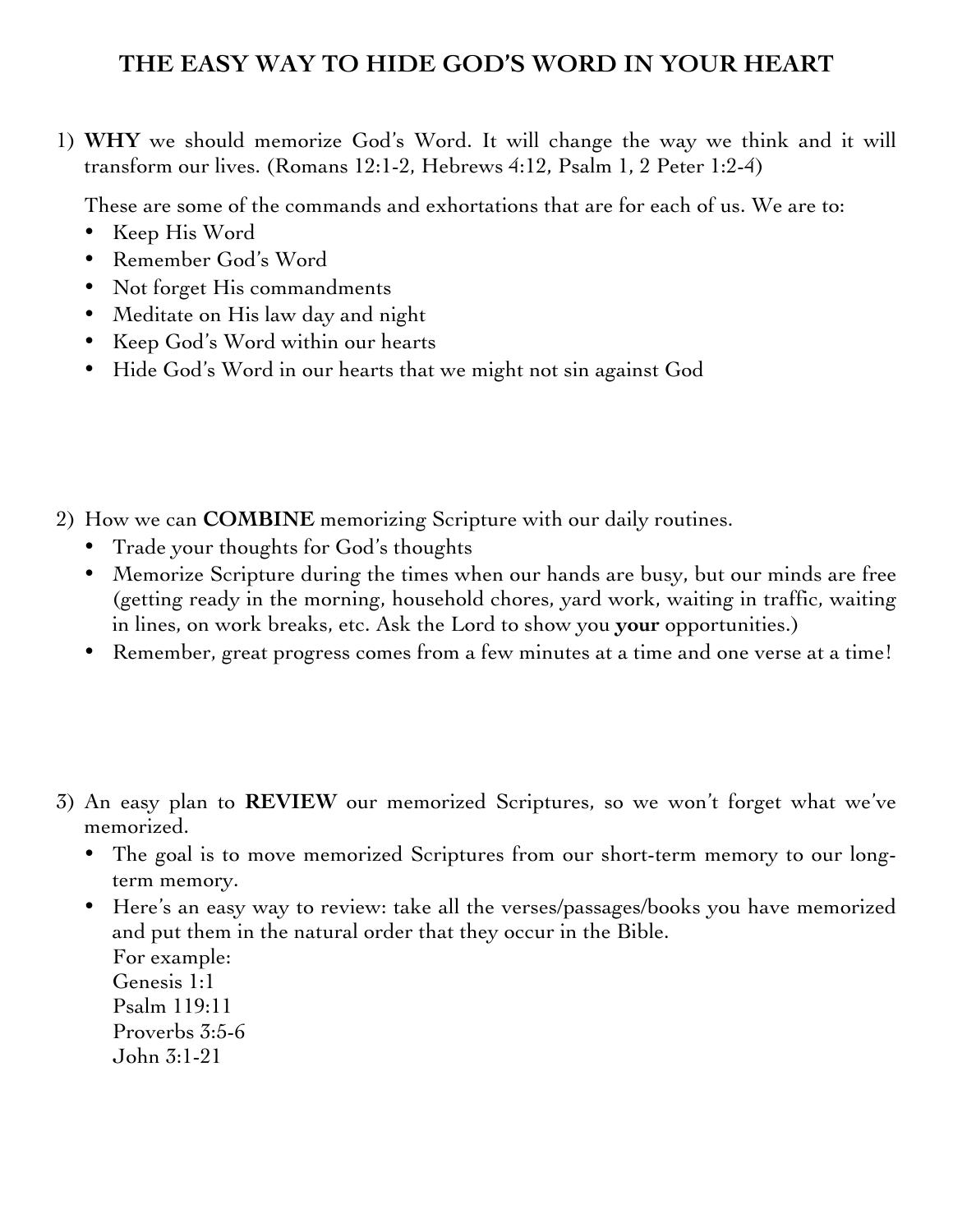Let's say you are beginning to work on memorizing Psalm 1:1-6. Each day, work on your newest memory verse, plus start at the beginning of your review list and start reviewing your already memorized Scriptures. Take as many days as you need to review that particular portion until you feel it is firm in your mind.

When you get to the end of your review list, go back to the beginning and go through the cycle again. When you have your newly memorized passage to add to your review list, insert it where it fits in the Bible order. So, every day you are doing "new" memory work and reviewing verses you have already memorized.

Now, your revised review list will look like this: Genesis 1:1 Psalm 1 (your most recently memorized Scriptures are now in your review list), Psalm 119:11 Proverbs 3:5-6 John 3:1-21

- 4) Some easy ways to **MEDITATE** on God's Word using the Scriptures we are working on memorizing.
	- Do these four things intentionally, thoughtfully, and prayerfully:
		- 1. Think about what the words mean (use a dictionary if needed)
		- 2. What are the truths in this Scripture?
		- 3. What should these truths mean in my own life?
		- 4. Make this verse a prayer to the Lord, praying back the words of Scripture to Him.

### **5) "THE EASY WAY TO HIDE GOD'S WORD IN YOUR HEART!"** (See instruction page)

Memorize right from your Bible, or write out your verses on 3x5 inch cards or a spiral-lined journal, print verses/passages from a computer, or use an electronic device. Carry your Bible verses with you that you are working on memorizing.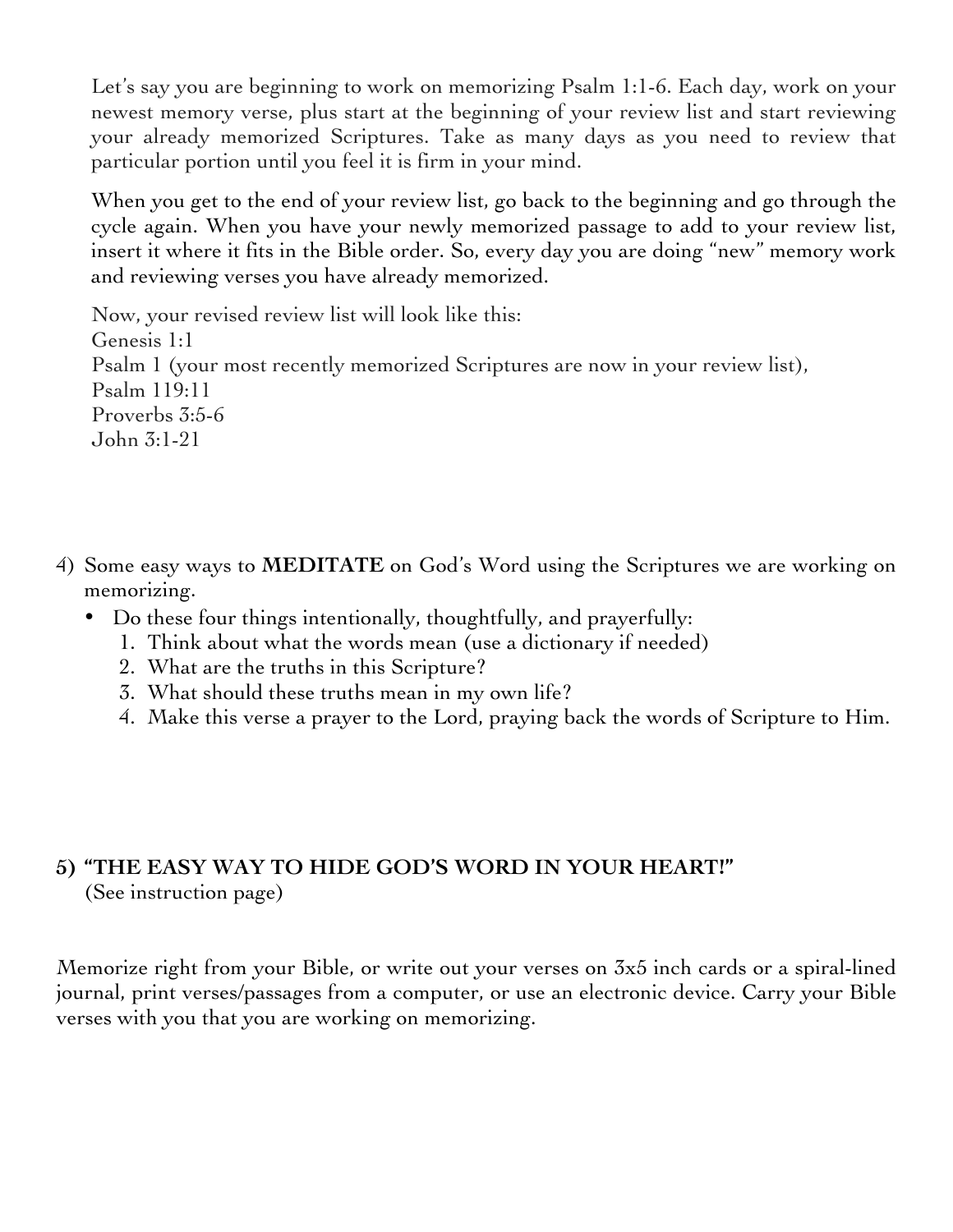### *INSTRUCTIONS FOR:*

## *"The Easy Way to Hide God's Word in Your Heart"*

*(Say the Scripture reference OUT LOUD before the verse(s) you are memorizing.)*

- 1. Open your Bible and read your Bible verse(s) OUT LOUD
- 2. Close your Bible and close your eyes
- 3. Say as much as you can remember OUT LOUD

*(Say the Scripture reference OUT LOUD before the verse(s) you are memorizing.)*

- 1. Again, read your Bible verse(s) OUT LOUD
- 2. Close your Bible and close your eyes
- 3. Say as much as you can remember OUT LOUD

*(Say the Scripture reference OUT LOUD before the verse(s) you are memorizing.)*

- 1. Again, read your Bible verse(s) OUT LOUD
- 2. Close your Bible and close your eyes
- 3. Say as much as you can remember OUT LOUD

### *REPEAT, REPEAT, REPEAT!*

Keep repeating these three steps until memorized!

You can make up hand motions to go along with the words of the verse(s) you are working on. Use hand motions while your eyes are closed and you are repeating what you can remember of the verse(s). Hand motions can help you to remember the verse.

Work on memorizing every day, if possible! Even a few minutes, several times a day, makes a big difference. Once you have learned your verses, don't forget to review, review, and review!